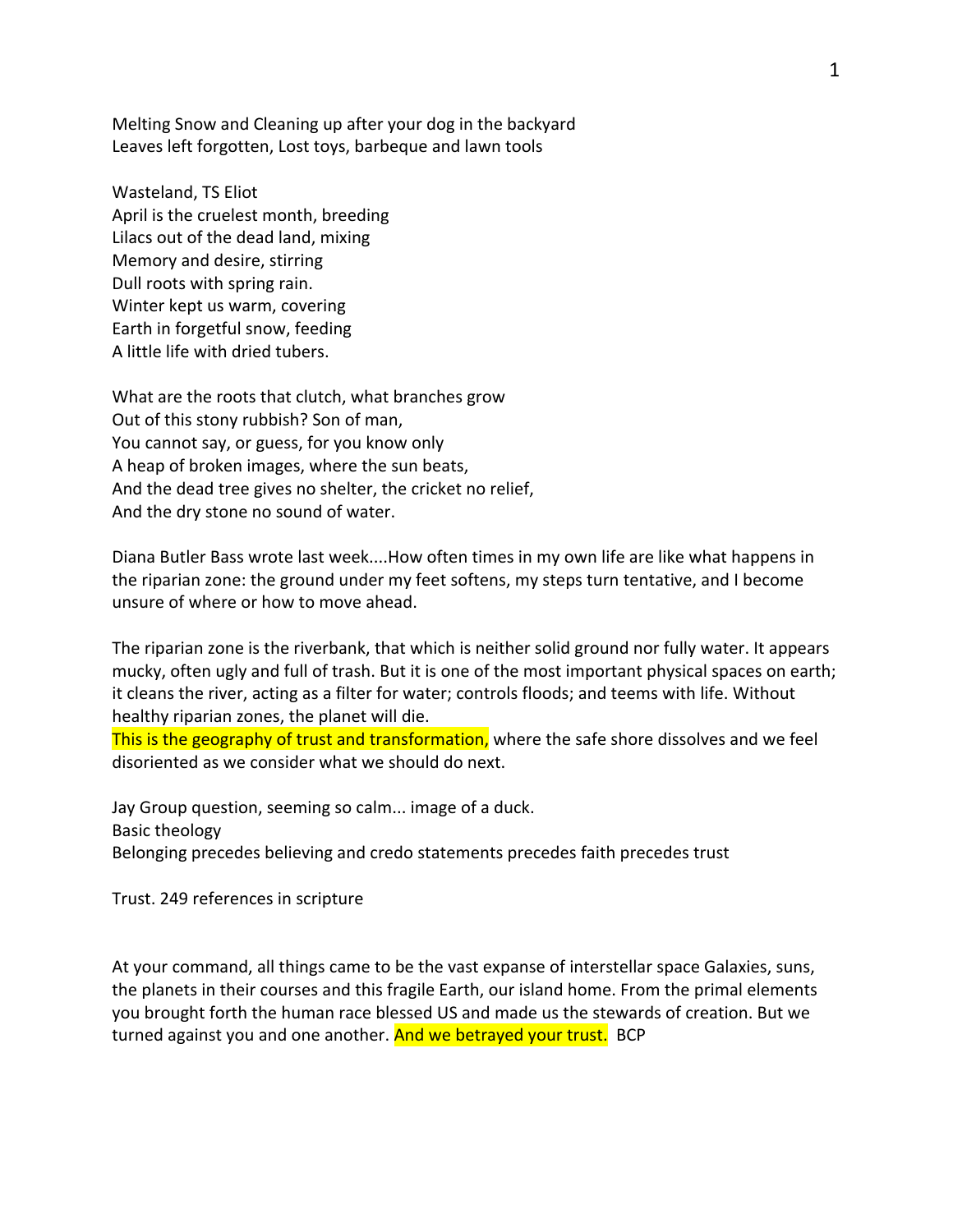## Gospel of Mark 5

<sup>35</sup> While Jesus was still speaking with her, messengers came from the synagogue leader's house, saying to Jairus, "Your daughter has died. Why bother the teacher any longer?" <sup>36</sup> But Jesus overheard their report and said to the synagogue leader, "Don't be afraid; just keep trusting.

## Wisdom 3:9

Those who trust in the Lord will know the truth. Those who are faithful will always be with him in love. Favor and mercy belong to the holy ones. God watches over God's chosen ones.

## Gospel of John 14

<sup>11-14</sup> "Believe me: I am in my Father and my Father is in me. If you can't believe that, believe what you see—these works. The person who trusts me will not only do what I'm doing but even greater things, because I, on my way to the Father, am giving you the same work to do that I've been doing. You can count on it. From now on, whatever you request...

As we commit ourselves to Follow the Way of love, digging deeper into our relationship with God we ask what is the object of faith? The earliest stories of the gospel speak to us as transformation through the practice of discipleship within an alternative community described to us in Acts.

From these stories from the early followers of Jesus we understand that they trusted him and he trusted them to become disciples, and became agents of radical change. These early followers are so unlike much of contemporary Christianity that speak mostly of individual salvation and detailed promises of prosperity or afterlife.

These early Christians, and we ourselves as we practice deeply the Way of Love recognize that faithfulness is not a believe system with frequent flyer miles or other benefit programs, but rather a *way of being* in the world behaving in ways that demonstrate our trust relationship with God.

We are not acting upon beliefs but believing through our actions.... not so much believers who act, but actors who trust.

Recalling our recent readings from the sermon on the plain, there is not a single word that instructs us what to believe, Jesus give us challenging words of what to do. We might say that Jesus is providing us a manifesto of behavior, not a method of transactional benefits.

The Way of Love is not an agreement to believe certain things about the Trinity in order to receive benefits promised by the institution.

As we have often explored Constantine's institutionalization of Christianity, and the declaration of the Nicene Creed as the pledge of allegiance to the church, we must note that there is not a single word about what to do, only what to believe. A stark contrast to the Sermon on the plains.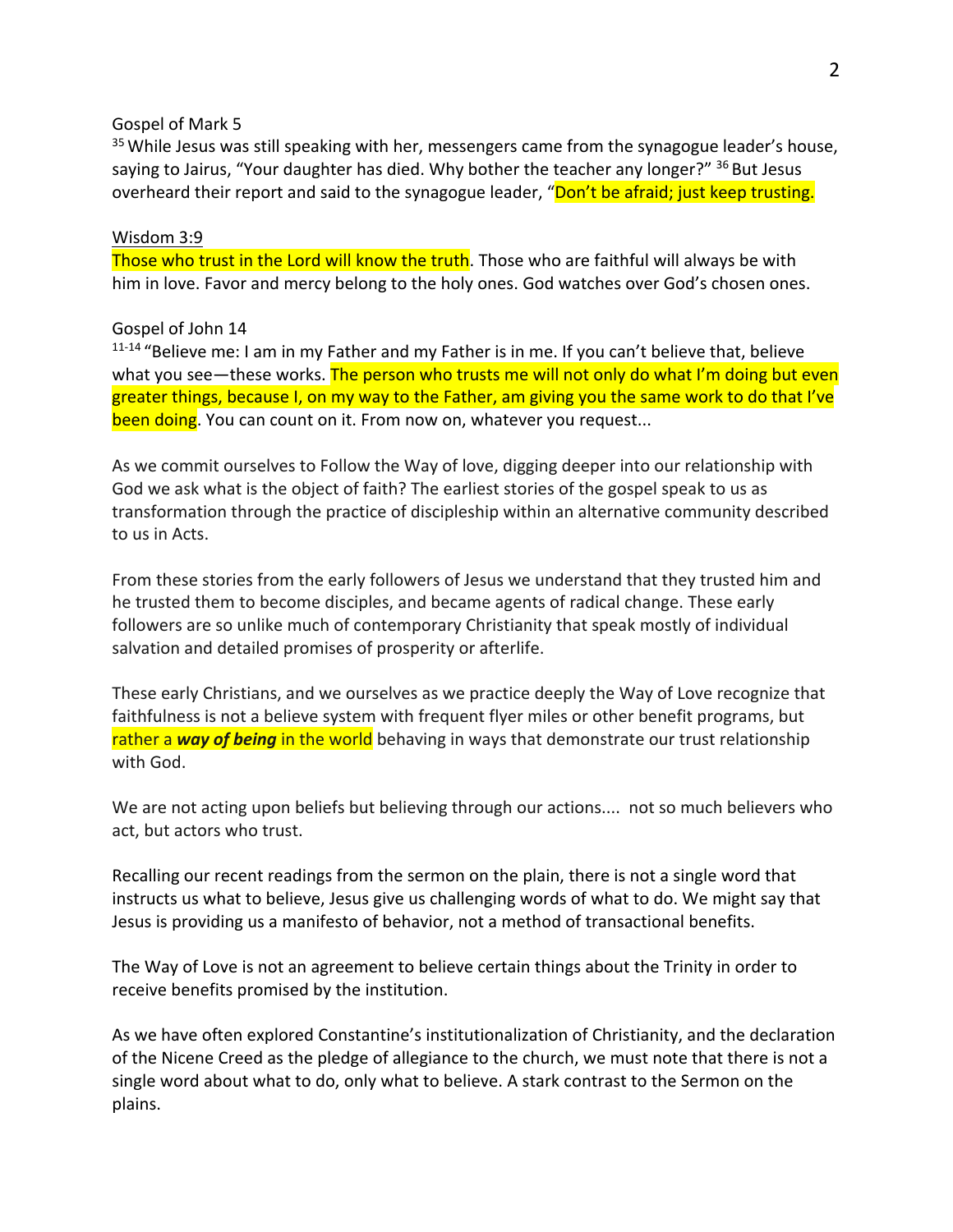When we consider Christianity as a system of belief and creeds nothing is required but our passive participation, on the other hand when we practice Christianity, as a way of love, a path to follow, we are born again if you will with fresh eyes to see and fresh ears to hear.

It is not surprising then that some prefer to be saved rather than to participate. John Phillip Newell quotes Carl Jung when asked if he believed in God responding, 'I don't need to believe, I know'.

For me the exercise of religion is not to transform us into proper believers, which to be sure is important, but more importantly to practice, practice, practice the Way of Love to deepen our relationship with God,

to embrace creation as the power of life

to expand our Holy and Blessed consciousness, that we might see things that eyes do not normally see."

## As Bonhoeffer reminds us

*Cheap grace is the grace we bestow on ourselves. Cheap grace is the preaching of forgiveness without requiring repentance, baptism without church discipline, Communion without confession.... Cheap grace is grace without discipleship, grace without the cross, grace without Jesus Christ, living and incarnate.*

*"Salvation is free, but discipleship will cost you your life"* 

*"Faith without works is not faith at all, but a simple lack of obedience to God."* 

In a time such as ours he wrote concerning Hitler:

"If I sit next to a madman as he drives a car into a group of innocent bystanders, I can't, as a Christian, simply wait for the catastrophe, then comfort the wounded and bury the dead. I must try to wrestle the steering wheel out of the hands of the driver." "We are not to simply bandage the wounds of victims beneath the wheels of injustice, we are to drive a spoke into the wheel itself."

Diane Butler Bass suggests the ground beneath us appears to be disappearing... we are frightened, the pain we feel with the war in Ukraine is overwhelming, civil disruption in our own country, racism, homelessness, poverty, we are at a loss for what to do. There is for us a spiritual geography a liminal place. It is the place between what was and what will be, between certainty and loss.

As the two-year winter of covid recedes we have spiritual and practical work to do...clean up the mess in our backyard, resurrect our belonging with our faith communities, families, and friends. Rekindle our trust with ourselves, with God, with those we love.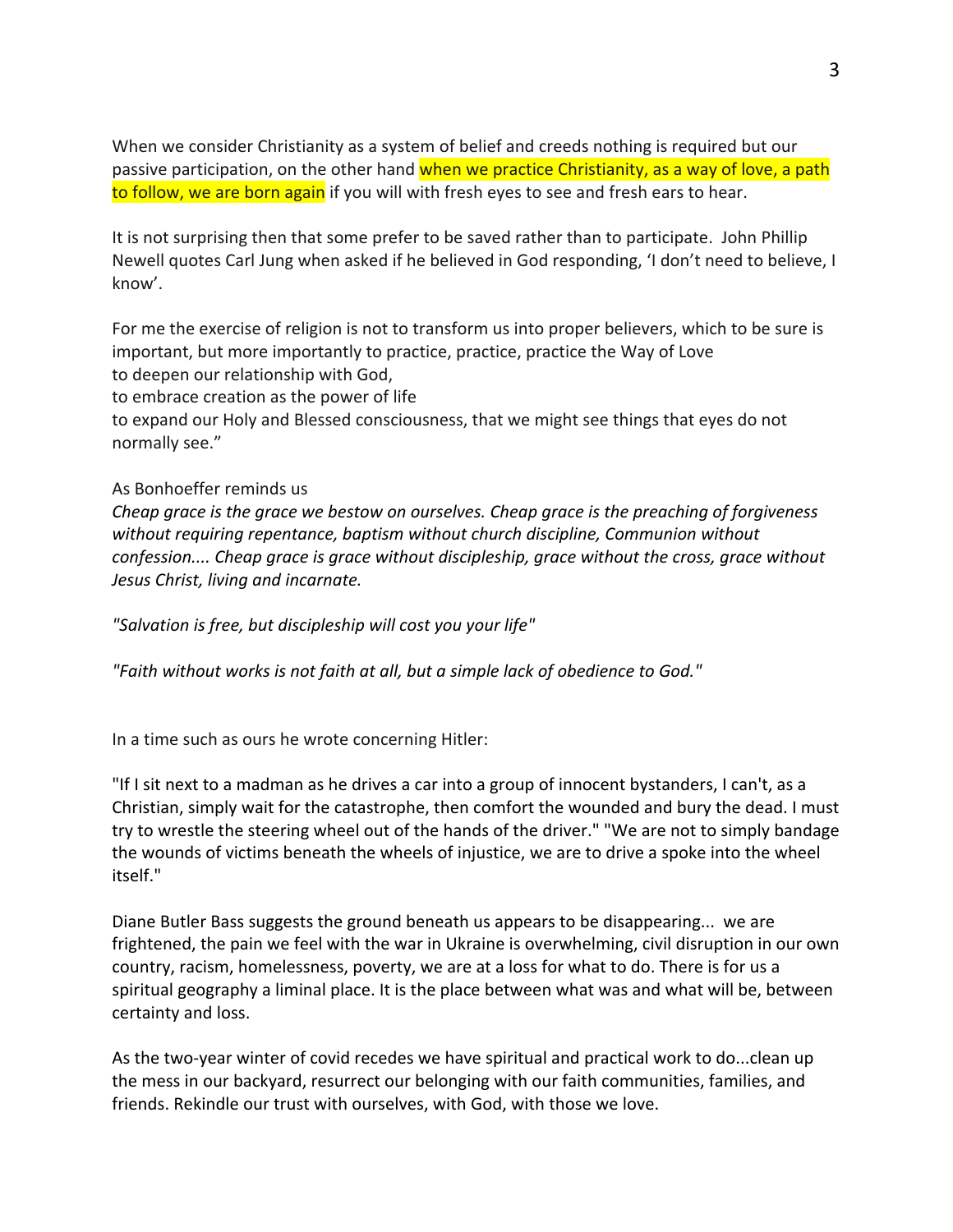Move through the riparian zone into the clear flowing waters.... Put on our mud boots and clean up the back yard....

Then he told this parable: "A man had a fig tree planted in his vineyard; and he came looking for fruit on it and found none.

13:7 So he said to the gardener, 'See here! For three years I have come looking for fruit on this fig tree, and still I find none. Cut it down! Why should it be wasting the soil?' 13:8 He replied, 'Sir, let it alone for one more year, until I dig around it and put manure on it. 13:9 If it bears fruit next year, well and good; but if not, you can cut it down.'"

What does this parable from Jesus say to us? How is it inspiring, challenging? What does this mean to me in real time, trusting that the Holy Spirit continues to be speaking to me?

Imagine that the fig tree is someone you love more than yourself... a child, partner, parent, close friend? You are frustrated that their life or your relationship with them is not fruitful.. you are ready to walk away.

Imagine if someone you trust deeply stops you, pushes back against your fear and anger, and ask you to trust them to nurture and care for this person you love so deeply. Perhaps it is a teacher, a counselor, spiritual director, therapist, drug counselor, or a trusted friend that knows both of you....

You soften your resolve, you let go of the pain that you carry, your frustration, your fear, anger and you trust your friend.

Might I suggest that the gardener is Jesus, and his recommendation of loving care in the form of fertilizer and loosing of the soil is acting on the Way of Love.

I suggest that as we gather here this morning, not fully emerged from the time of Covid, consumed with yet another unnecessary war, that we have been changed existentially by the world.

God is calling us to a new way of being together, a loosening of our soil .... learning mindful meditation, celebrating joy and blessing, helping us value the practice of the way of love, paying attention, being in a deep relationship with God grounded in Trust.

Carl Jung observed that in the Christian resurrection story the risen Christ is not found where his body was laid. The story is not about resuscitation. It is about resurrection. It is not about reviving the old form. It is about something new, something we could never have imagined, emerging from death.